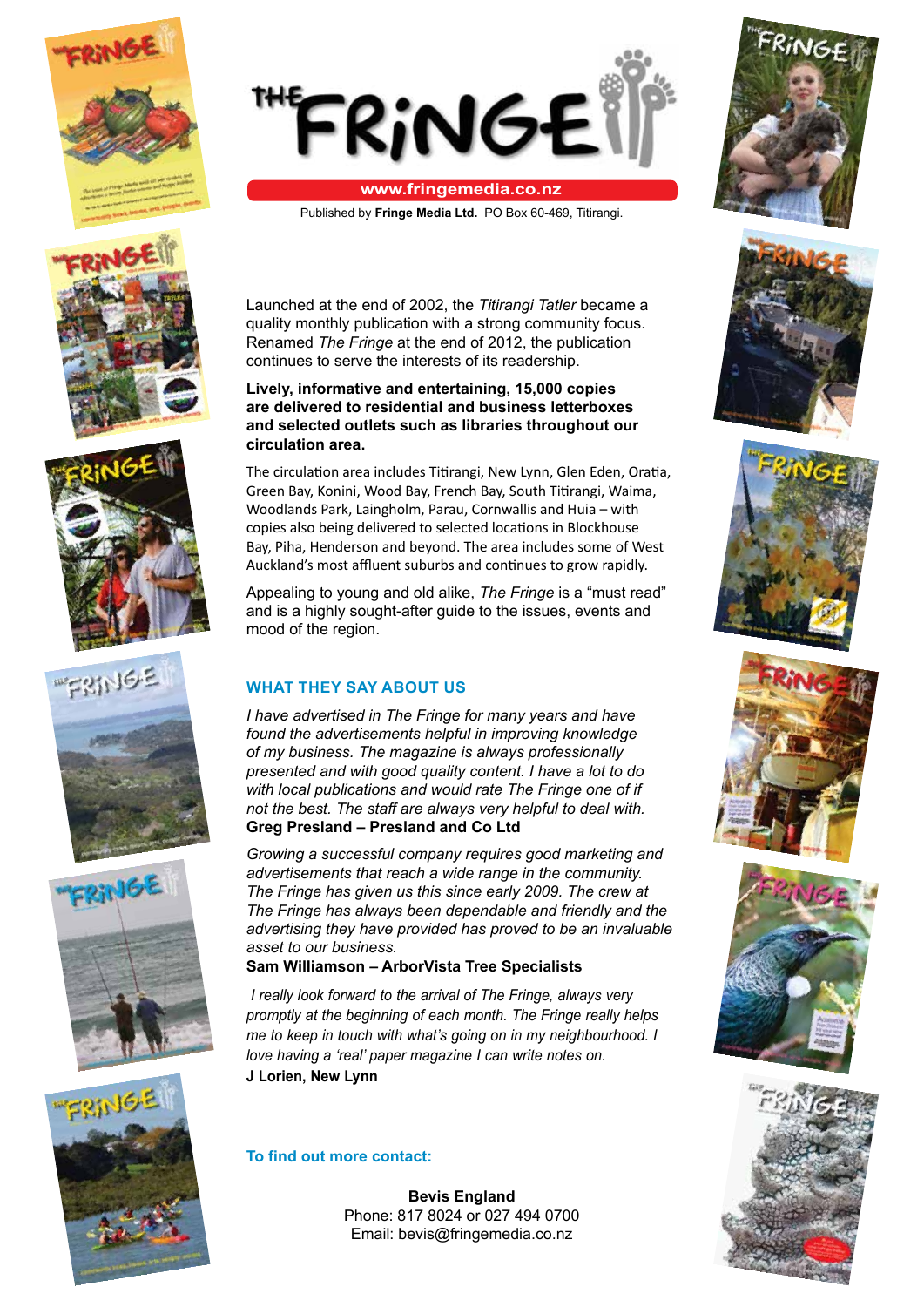

**Bevis England** Phone: 817 8024 or 027 494 0700 Email: info@fringemedia.co.nz

**www.fringemedia.co.nz Published by Fringe Media Ltd, PO Box 60-469, Titirangi** 

## ADVERTISING RATES & SPECIFICATIONS — *All rates are Per Issue and exclude GST.*

|                           |                                                               | <b>COLOUR</b>   |                      | <b>BLACK &amp; WHITE</b> |  |
|---------------------------|---------------------------------------------------------------|-----------------|----------------------|--------------------------|--|
|                           | (width x height, mm)                                          | <b>Standard</b> | <b>Discount rate</b> |                          |  |
| Double page spread        | $(430 \times 307)$<br>including 5mm bleed)                    | \$3200          | \$2900               | <b>NA</b>                |  |
| <b>Full page</b>          | (186 x 270 or<br>220 x 307, with 5mm bleed)                   | \$1640          | \$1525               | NA.                      |  |
| <b>Half page</b>          | $(91 \times 270$ vertical)<br>or 186 x 133 horizontal)        | \$920           | \$850                | <b>NA</b>                |  |
| Third page                | $(60 \times 270 \text{ vertical})$<br>or 186 x 89 horizontal) | \$690           | \$650                | <b>NA</b>                |  |
| <b>Quarter page</b>       | $(91 \times 133 \text{ vertical})$<br>or 186 x 66 horizontal) | \$520           | \$480                | \$440                    |  |
| Sixth page                | (60 x 133 vertical)<br>or $91 \times 91$ square)              | \$390           | \$350                | \$310                    |  |
| <b>Eighth page</b>        | $(91 \times 66)$                                              | \$300           | \$270                | \$240                    |  |
| <b>Classified display</b> | $(60 \times 43)$                                              | \$170           | \$130                | \$90                     |  |

*Ask about our Show Case ads and introductory rates for first time advertisers. All rates valid from 1 January 2022.*

## PLEASE NOTE THESE IMPORTANT CONDITIONS:

- *1. Bookings or contracts made in writing, by letter or email, or verbally, directly or by telephone, will be assumed to have read and understood the following conditions.*
- *2. If new material, or approvals for work we have done, is not received in time, Fringe Media reserves the right to use existing material or charge the advertiser for the space reserved.*
- *3. Advertisers must book their advertisement AND supply publication-quality artwork on or before the specified deadline for each publication.*
- *4. Suitable artwork includes PDF, TIFF or JPG files with the correct dimensions and a minimum resolution of 300 dpi. Microsoft Word or similar files are NOT suitable.*
- *5. Fringe Media is happy to create publication-quality artwork for advertisers who cannot do so themselves. Talk to us about rates, conditions and possible concessionary rates.*
- *6. No responsibility will be taken for loss or damage to any material supplied.*
- *7. All advertisers will be required to sign a contract to qualify for a discount rate.*
- *8. Agency commission is over and above the advertising rates specified.*
- *9. Specific placement of an advertisement is by negotiation and a surcharge will apply.*
- *10. Should it be necessary for legal action to be taken to recover amounts owed by an advertiser, the advertiser will be liable for all costs incurred.*
- *11. Advertising supplied in editorial format ("advertorial") is accepted only at the editor's discretion and must carry the word "Advertisement" at the top or bottom of the copy.*
- *12. Cancellation of advertisements on the discount rate will not be accepted.*
- *13. All advertisements are subject to the approval of Fringe Media Ltd which reserves the right to decline, cancel or amend supplied copy which does not meet the required standards.*
- *14. While Fringe Media will make every effort to ensure advertisements are correct, no responsibility will be taken for any errors which may occur including non-insertion, insertion of wrong material and errors and omissions within the advertisement, including slight variations in colour.*

## 2022 DEADLINES

#### *SEE POINTS 2 — 5 ON THE LEFT.*

| Publication month  Deadline |
|-----------------------------|
| February     January 14     |
| March.      February 11     |
| April        March 18       |
| May.         April 14       |
| June        May 13          |
| July.        June 10        |
| August        .July 15      |
| September     August 19     |
| October.    .September 16   |
| November    October 14      |
| December    November 18     |
|                             |

*The Fringe is delivered in the first week of every month of publication.*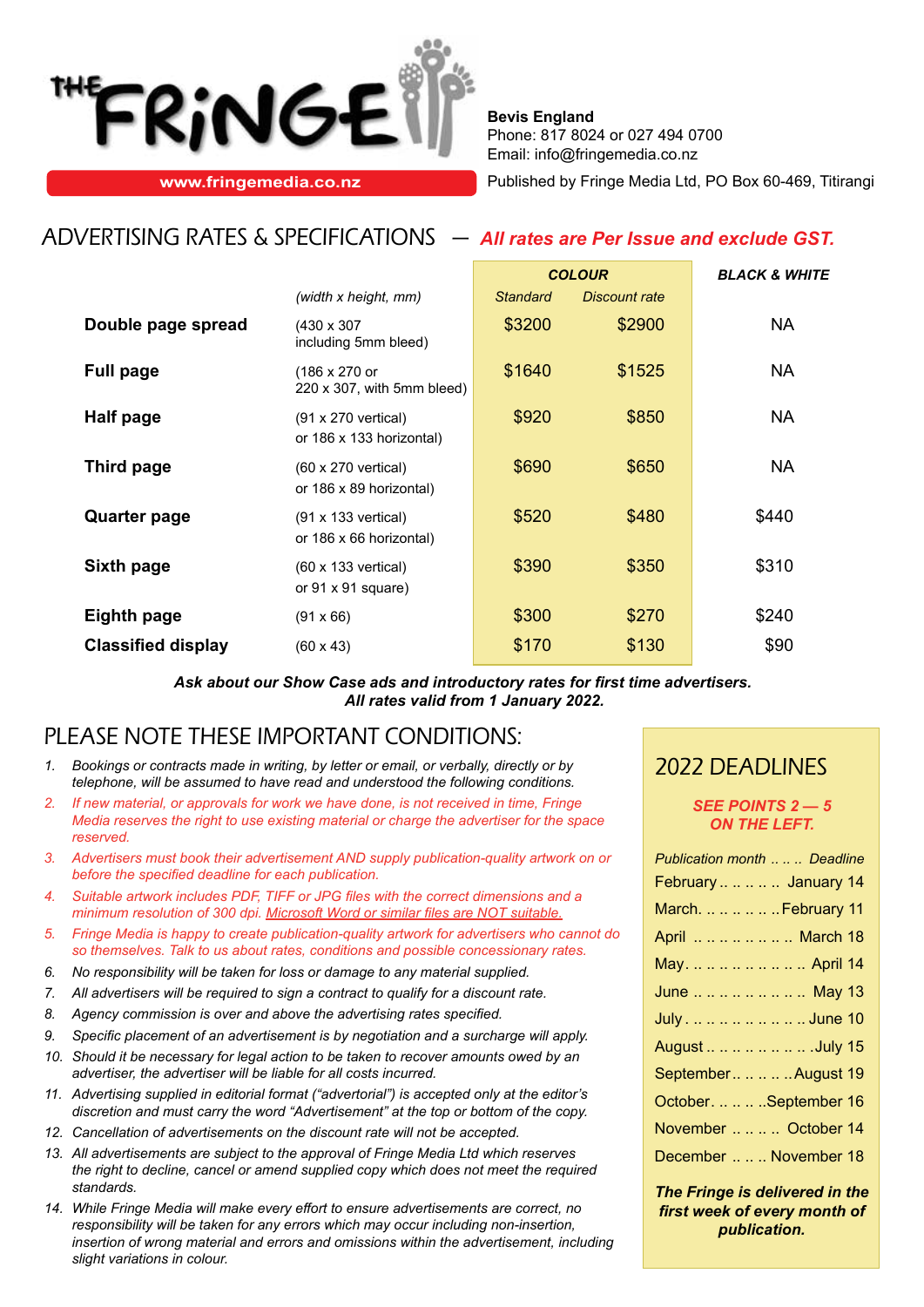

**Bevis England** Phone: 817 8024 or 027 494 0700 Email: info@fringemedia.co.nz

**www.fringemedia.co.nz** Published by Fringe Media Ltd, PO Box 60-469, Titirangi

# ADVERTISING CONFIRMATION CONTRACT

**Finished artwork being supplied?**  *See the conditions below.*

## **Artwork to be amended or created?**  *See the conditions below.*

*If we are required to work on your advertisement, please provide a sketch of the layout and any text or images to be included. For colour ads, please also provide an indication of the preferred colours (PMS number, printed sample, or similar).*

## PLEASE NOTE THESE IMPORTANT CONDITIONS:

- *1. Bookings or contracts made in writing, by letter or email, or verbally, directly or by telephone, will be assumed to have read and understood the following conditions.*
- *2. If new material, or approvals for work we have done, is not received in time, Fringe Media reserves the right to use existing material or charge the advertiser for the space reserved.*
- *3. Advertisers must book their advertisement AND supply publication-quality artwork on or before the specified deadline for each publication.*
- *4. Suitable artwork includes PDF, TIFF or JPG files with the correct dimensions and a minimum resolution of 300 dpi. Microsoft Word or similar files are NOT suitable.*
- *5. Fringe Media is happy to create publication-quality artwork for advertisers who cannot do so themselves. Talk to us about rates, conditions and possible concessionary rates.*
- *6. No responsibility will be taken for loss or damage to any material supplied.*
- *7. All advertisers will be required to sign a contract to qualify for a discount rate.*
- *8. Agency commission is over and above the advertising rates specified.*
- *9. Specific placement of an advertisement is by negotiation and a surcharge will apply.*
- *10. Should it be necessary for legal action to be taken to recover amounts owed by an advertiser, the advertiser will be liable for all costs incurred.*
- *11. Advertising supplied in editorial format ("advertorial") is accepted only at the editor's discretion and must carry the word "Advertisement" at the top or bottom of the copy.*
- *12. Cancellation of advertisements on the discount rate will not be accepted.*
- *13. All advertisements are subject to the approval of Fringe Media Ltd which reserves the right to decline, cancel or amend supplied copy which does not meet the required standards.*
- *14. While Fringe Media will make every effort to ensure advertisements are correct, no responsibility will be taken for any errors which may occur including non-insertion, insertion of wrong material and errors and omissions within the advertisement, including slight variations in colour.*

I have read and accepted the above conditions. Name: ......................................................................

## 2022 DEADLINES

## *SEE POINTS 2 — 5 ON THE LEFT.*

| Publication month  Deadline |
|-----------------------------|
| February     January 14     |
| March.      February 11     |
| April       March 18        |
| May.         April 14       |
| June        May 13          |
| July.        June 10        |
| August        .July 15      |
| September     August 19     |
| October.    .September 16   |
| November    October 14      |
| December    November 18     |
|                             |

*The Fringe is delivered in the first week of every month of publication.*

Signed: .......................................................Date:..................................................................................